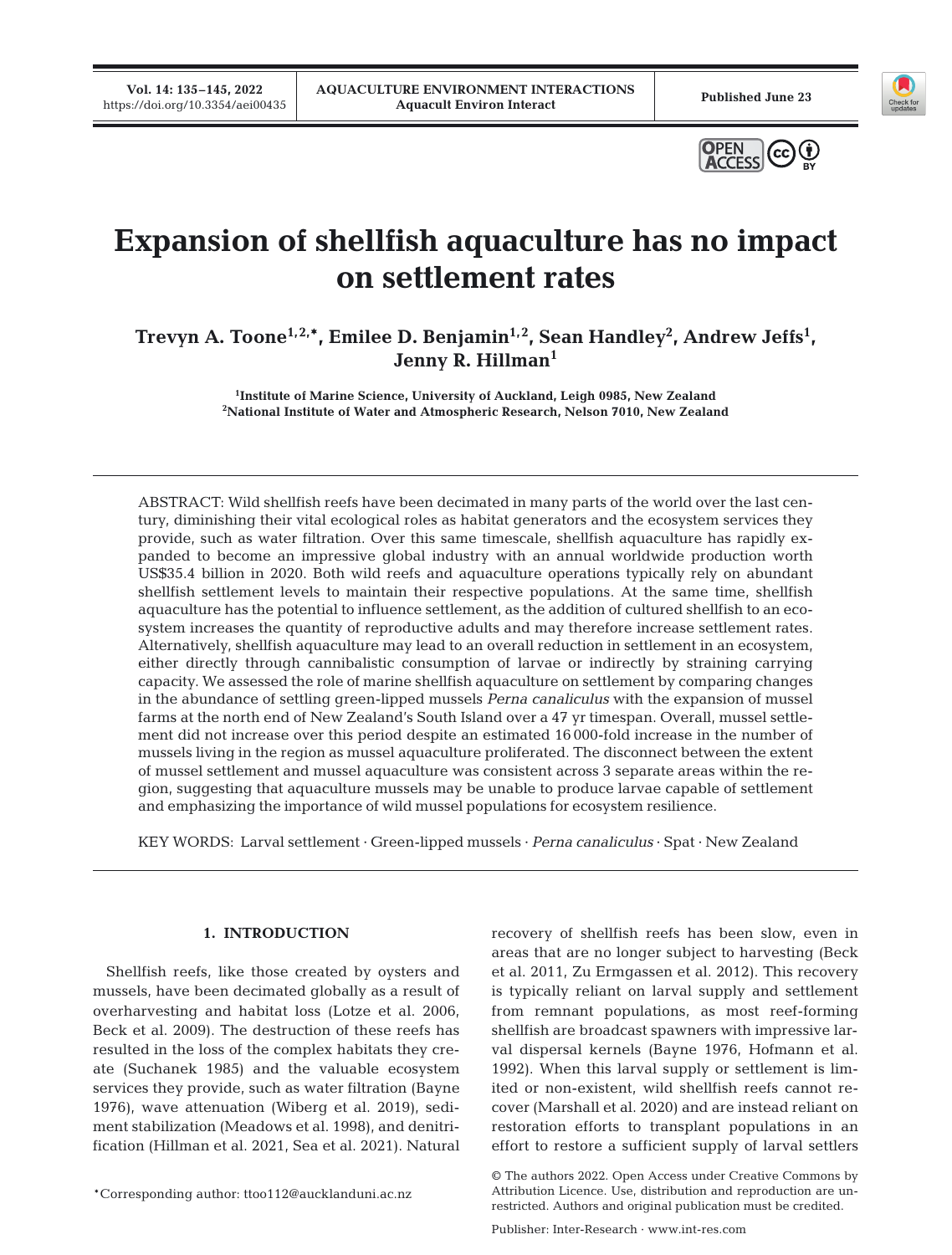for the wild population to recover (e.g. Schulte et al. 2009, Wilcox et al. 2020, Alder et al. 2021).

In addition to wild populations, reef-building shellfish are also common aquaculture species, representing over half of the global animal aquaculture production by total volume (FAO 2020). Aquaculture production of molluscs, primarily bivalves, reached 17.7 million t worldwide in 2020, with an estimated value of US\$35.4 billion (FAO 2020). Shellfish farms typically suspend oysters or mussels on lines in the water column or in baskets near the surface rather than being placed directly on shorelines or the seafloor like wild reefs (Wijsman et al. 2018). Nevertheless, these farmed populations are also often reliant on wild settlement, as seed-stock is commonly collected from settled shellfish attached to either natural substrata (e.g. Buchanan & Babcock 1997, Alfaro & Jeffs 2002) or from artificial settlement surfaces de ployed in the water column (e.g. Camacho et al. 1995, Forrest & Creese 2006, Skelton & Jeffs 2020). While some aquaculture producers have shifted to seed generated from hatchery-reared larvae (Nascimento-Schulze et al. 2021), this wild supply is still a vital part of the industry in many places. For example, over 90% of the seed used in the ~100 000 t  $\gamma r^{-1}$  production from the green-lipped mussel *Perna canaliculus* aquaculture industry in New Zealand comes from harvested wild mussel seed (Jeffs et al. 1999, South et al. 2020).

While much of the shellfish aquaculture industry relies on wild mussel settlement, it also has the potential to impact this same supply, as cultured mussels may produce or consume enough larvae to influence local settlement levels (Norrie et al. 2020, Ridlon et al. 2021). However, the direction and extent of the influence that aquaculture-based shellfish populations may have on mussel settlement is largely unknown. Larval production from dense aquaculture aggregations is often overlooked in research into benefits of shellfish aquaculture (e.g. Newell 2004, van der Schatte Olivier et al. 2020), despite some modelling demonstrating that enhanced larval subsidies from mussel farms have the potential to increase the settlement rates of local larvae (Norrie et al. 2020). Conversely, shellfish aquaculture may also reduce settlement rates, as farmed shellfish may exhaust the local carrying capacity (Waite et al. 2005, Duarte et al. 2008, Wijsman et al. 2018), hindering the survival of wild settlers. Additionally, some bivalves cannibalize their own larvae (Davenport et al. 2000, Zeldis et al. 2004, Alfaro 2006), which may reduce the available larval stock and therefore settlement rates in an area.

At an ecosystem scale, the role of aquaculturereared shellfish as possible net producers or consumers of larvae remains unresolved because of the practical difficulties in accounting for the fate of larvae in large and complex ecosystems (Gawarkiewicz et al. 2007, Nolasco et al. 2018). The most common methods of tracking dispersal of small larvae are biophysical models which couple oceanographic data with knowledge on larval behaviour (e.g. Cowen et al. 2000, Werner et al. 2007, Thomas et al. 2016) and natural tagging which tracks micro-chemical fingerprints retained in carbonate structures or genetic markers (e.g. Galindo et al. 2010, Ricardo et al. 2015, Gomes et al. 2016). While these approaches provide invaluable estimates of larval supply, they are often unlinked to direct measures of *in situ* larvae (Gawarkie wicz et al. 2007) and are constrained in their ability to differentiate or quantify larval supply from source populations (e.g. shellfish aquaculture farms versus adjacent wild shellfish reefs). One possible alternative approach is to couple known ecosystemwide changes with long-term *in situ* settlement monitoring, allowing for direct comparisons between settlement and major changes to an ecosystem like the inception and growth of an aquaculture industry. While this approach is intrinsically correlative, it is grounded in empirical field measurements of larvae and can therefore augment and validate traditional model- or marker-based approaches.

In this study, we aimed to determine the influence of shellfish aquaculture on settlement rates by comparing green-lipped mussel settlement over 4 decades of data across 150 km of the northern end of the South Island of New Zealand with the expansion of mussel aquaculture across the same temporal and spatial scales. Ultimately, we sought to address how marine shellfish aquaculture influences shellfish settlement and provide insights for aquaculture and conservation managers on methods to maintain and enhance settlement rates.

# **2. MATERIALS AND METHODS**

# **2.1. Study species and region**

Green-lipped mussels are endemic to New Zea land and are found in a variety of habitats on hard and soft substrates from the intertidal zone to depths of 50 m (Jeffs et al. 1999). Green-lipped mussels are broadcast spawners and have a pelagic larval duration between 4 and 6 wk. Depending on connectivity and water currents, larvae can travel anywhere from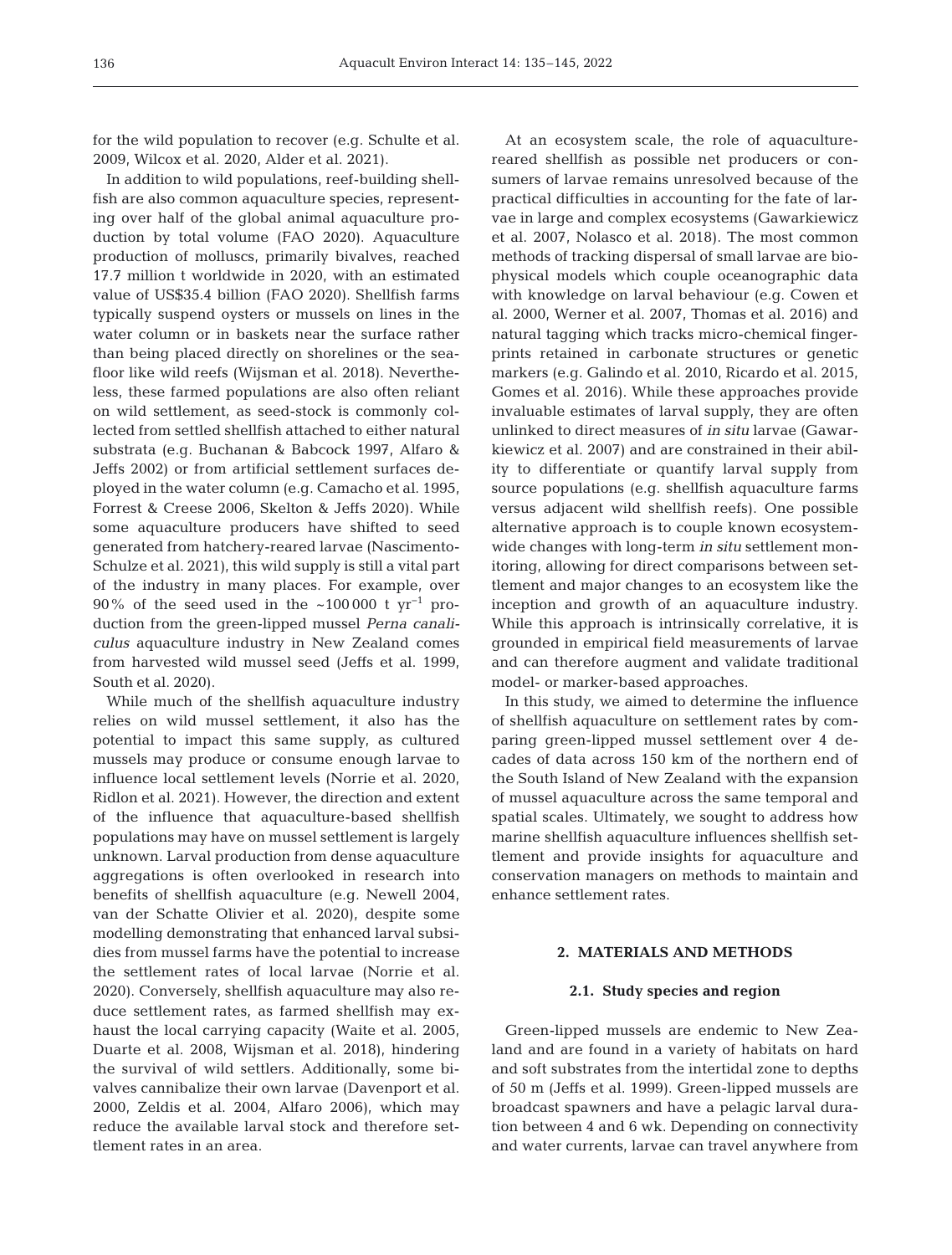just a few km to hundreds of km over this duration (Gardner et al. 2021). Larval mussels then undergo settlement, typically attaching onto filamentous surfaces like macroalgae before eventually transitioning to adult mussel reefs or other hard surfaces (Buchanan & Babcock 1997, Alfaro & Jeffs 2002, Alfaro et al. 2006).

The northern end of the South Island supports around 70% of New Zealand's NZ\$360 million (USD\$230 million) mussel farming industry (Stenton-Dozey et al. 2021), which consists of mussels grown in blocks of parallel longlines that culture mussels on ropes suspended in the water column between large surface floats (Jeffs et al. 1999, Dawber 2004). Prior to the inception of mussel aquaculture in the 1970s, this region was also central to a wild mussel harvesting industry, which resulted in the depletion of widespread populations of wild mussels through extensive dredging and handpicking (Urlich & Handley 2020). An extended period without natural recovery of wild populations followed, leaving current mussel populations at less than 3% of historical levels in some areas (T. A. Toone unpubl. data).

This region is comprised of 3 distinct water bodies where wild mussels were historically harvested and subsequently supplanted by mussel aquaculture: Golden Bay, Tasman Bay, and the Marlborough Sounds (Fig. 1). Golden Bay and Tasman Bay are both wide and shallow coastal embayments, while the Marlborough Sounds are a series of drowned river valleys with more narrow openings to Cook Strait and greater freshwater influence (Urlich & Handley 2020).



To determine the impact of mussel aquaculture on settlement rates, it was first important to estimate the changes in the total cultured mussel population over time. Cultured mussel populations were estimated using aquaculture harvest data from 2007 to 2020, the extent of the available data from Aquaculture New Zealand. To estimate mussel harvests prior to 2007, the average harvest tonnage per hectare was calculated for 2007−2020 and then combined with the spatial extent of mussel farms per year beginning with the first commercial mussel farms in the area in 1976. While farming densities and methods shifted from 1976 to 2007, this calculation allows for an estimation of commercial harvests prior to comprehensive record keeping. To estimate total cultured mussel populations and allow comparison with wild mussel abundances, these tonnage figures were converted to total number of mussels following the 20 000 mussels t−1 approximation commonly used in the industry (Wilcox et al. 2018). The final abundance of cultured mussels per year was calculated by doubling these annual harvesting numbers to account for a 2 yr growing period before mussels are harvested, meaning that the mussels harvested in any given year are only around half of the total farmed mussels in the water that year (Dawber 2004).

As wild mussels are a potential source for settling larvae, we also estimated historic wild mussel populations. Reliable wild harvesting and remnant population data only exist for the Marlborough Sounds, so

> this analysis excluded Golden Bay and Tasman Bay. Mussels harvested from the wild were quantified during the period of active commercial harvesting from 1960 to 1983 (Paul 2012, Francis & Paul 2013). These figures were converted from sacks of harvested mussels to number of mussels using contemporaneous conversion factors (Stead 1971, Francis & Paul 2013). These conversions are substantially lower than those used for cultured mussels because wild mussels are larger, heavier, and have significant biofouling, which decreases the number of mussels  $t^{-1}$  (Stead 1971). To estimate the entire wild population prior to the inception of commercial harvesting, these annual harvests were summed, as any mussels harvested over this period were present in the



Fig. 1. Study region at the northern end of the South Island of New Zealand. Labels indicate major water bodies analysed for larval supply. Dark grey polygons indicate mussel aquaculture sites with harvesting permits in 2020. Only operationally active farms were included in analyses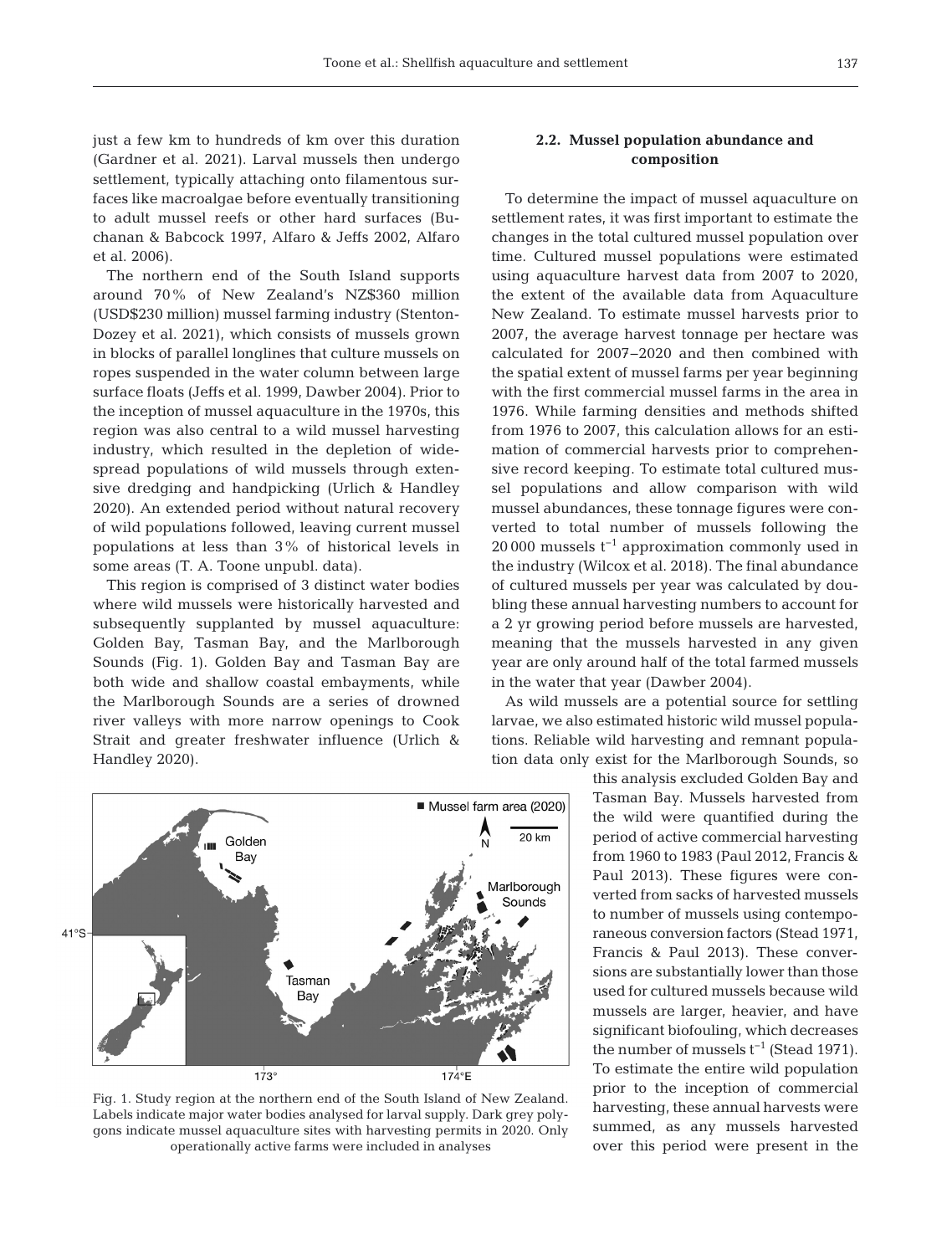wild prior to harvest. This number was then increased by 3%, representing the estimated unharvested remnant population in the Marlborough Sounds (T. A. Toone unpublished data). To determine the size of the wild mussel population for the following years, the 1960 total wild population was decreased by the amount harvested in each subsequent year.

The final estimates of mussel population composition from 1960 to 2020 were determined by combining the estimated wild and cultured populations per year. These population estimates likely underestimate both populations, as some wild mussels would have been harvested but unrecorded and some cultured mussels are lost in the harvesting process. However, these methods should provide estimates that are within an order of magnitude of accuracy which allows for comparison if the differences between the 2 populations are extreme.

## **2.3. Mussel settlement**

To quantify *in situ* settlement of mussels for comparison to aquaculture, measurements of greenlipped mussel settlement from 1974 to 2020 were compiled from long-term sampling conducted to determine the timing of commercial catching of seed mussels (data provided by the New Zealand Marine Farming Association). Mussel settlement was monitored by deploying frames with 0.25 m sections of polypropylene rope at sites throughout the study region ranging from 1 to 15 m depth. Once a week, the rope was replaced, and the recovered rope was analysed to count the numbers of recently settled greenlipped mussels, which was then standardized per m of rope. Settlement monitoring began in the Marlborough Sounds from 1974 to 1985, then was paused from 1986 to 1992, and restarted with sites in both the Marlborough Sounds and Golden Bay in 1993. The monitoring programme expanded to include sites in Tasman Bay in 1999. In total, 30 033 sampling ropes were analysed over the 47 yr period. Atalah & Forrest (2019) provided a more detailed description of the mussel settlement monitoring as well as an analysis of the impact of environmental parameters on mussel settlement, which is not discussed here.

While the mussel settlement records in the study areas are temporally and spatially extensive, the settlement sampling sites were originally chosen with industry concerns in mind, and not selected specifically to test the impact of expanding mussel aquaculture on settlement rates. Therefore, these sampling sites are likely to have higher settlement than randomly selected sites. However, the sites do cover a wide gradient from locations that never contained mussel aquaculture at certain sampling timepoints to locations with dozens of nearby mussel farms.

#### **2.4. Mussel aquaculture expansion**

The spatial extent of coastal mussel farms over time in the 3 study areas was determined by interrogating the records of government agencies responsible for permitting marine farms from 1976 to 2020 (Tasman and Marlborough District Councils). Permit start dates, expiration dates, locations, and farm spatial coverage were extracted from these records to generate a database for current and historic mussel farms in the study region which could be compared with mussel settlement.

# **2.5. Analyses**

All data analyses were undertaken using RStudio v2022.02.1 (R Core Team 2021). Mean mussel settlement was compared between regions using nonparametric tests, specifically Kruskal-Wallis tests to determine significance and Wilcoxon rank sum tests to calculate pairwise comparisons between study areas. Differences were considered significant at  $p < 0.05$ . Any long-term trends in settlement in each area were monitored using Spearman correlations to examine the relationship between year and spat settlement.

Additionally, mean green-lipped mussel settlement per year was visualized and compared with the spatial coverage of mussel farms in Golden Bay, Tasman Bay, and the Marlborough Sounds. Each settlement sampling point was also geographically linked to any operationally active mussel farms within the estimated larval dispersal distance at the time of sampling to test for the specific impact of nearby cultured mussels on settlement rates. The estimated larval dispersal distance, or larval range, was defined as area accessible within 10 km of water travel (i.e. not crossing land) for the narrow confines of the Marlborough Sounds or 25 km within Tasman Bay and Golden Bay (where the maximum distance between a larval monitoring site and mussel farm was 25 km). Different geographic scales were chosen for the locations to reflect the low water exchange in the narrow Marlborough Sounds, where hydrodynamic larval dispersal models have indicated that 90% of mussel larvae settle within 10 km of their source compared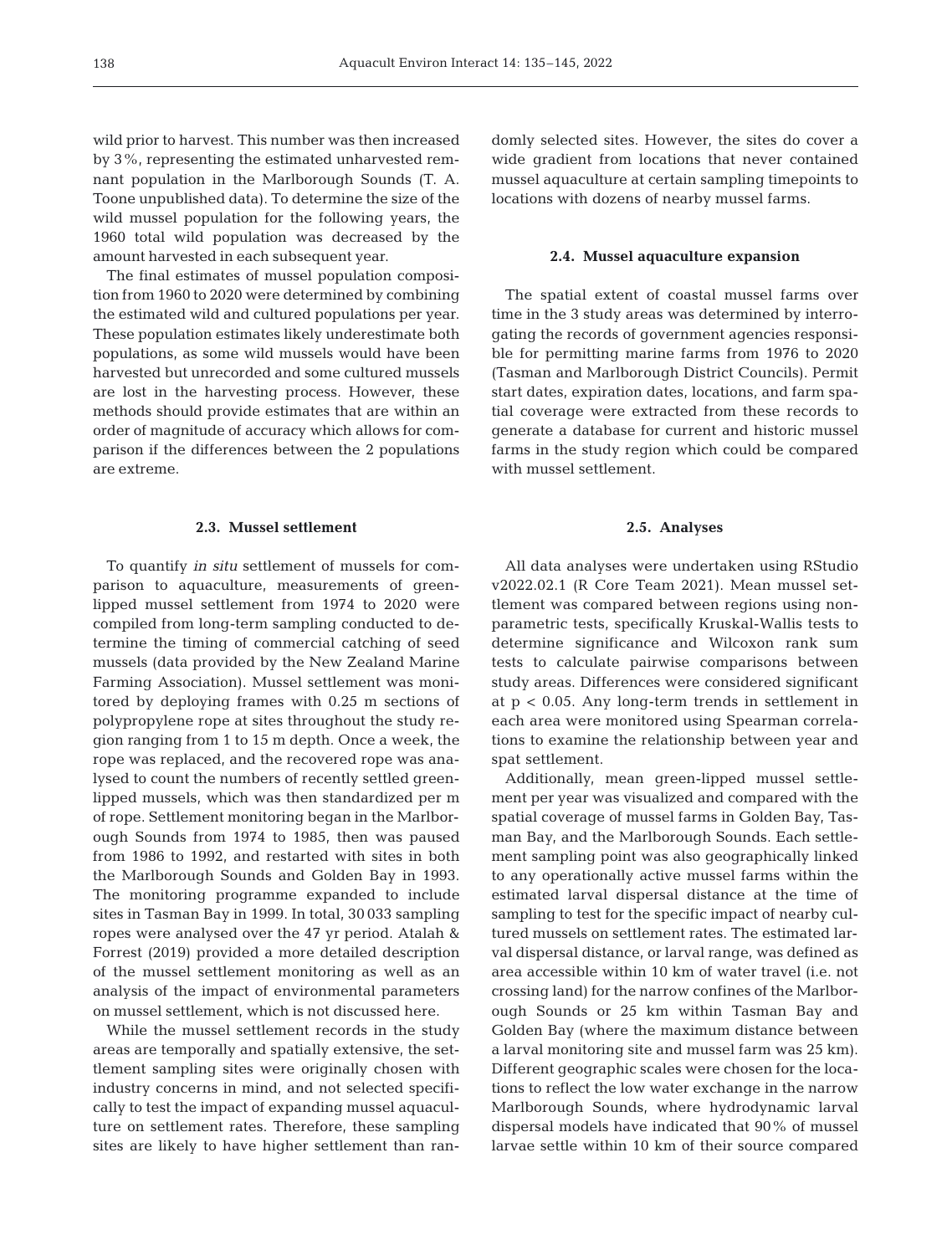to the more open Golden and Tasman Bays, where larvae may travel for much greater distances (N. Broekhuizen pers. comm.). To test whether the presence of nearby cultured mussels may affect settlement, the spatial coverage of mussel farms within the corresponding larval range was compared with the mean settlement of green-lipped mussels at each sampling point using linear regressions for each of the 3 areas. Coefficients of determination  $(R^2)$  values are provided for significant linear regressions.

# **3. RESULTS**

# **3.1. Mussel population abundance and composition**

The Marlborough Sounds wild green-lipped mussel population in the early 1960s prior to commercial harvesting was estimated to be between 5 and 6 million mussels, while in 2020 the cultured mussel population in the area was estimated to be over 2 billion (Fig. 2). Commercial harvesting led to a sharp de cline in wild mussel populations through the late 1960s and 1970s, after which the advent of the aquaculture industry led to an increase in the standing stock of cultured mussels. Cumulative mussel populations were estimated to be at their minimum in 1974 and 1975, after the bulk of harvesting of wild mussels but prior to the expansion of mussel aquaculture. By the late 1970s, the cultured mussel population surpassed even the size of the wild mussel



Fig. 2. Estimated mussel populations over time in the Marlborough Sounds, New Zealand. The grey line indicates the estimated total number of mussels at aquaculture sites, and the black line shows estimates of the numbers of wild mussels on the seabed or shoreline (T. A. Toone unpubl. data). Note that the *y*-axis uses a log scale to account for the extreme

differences between wild and aquaculture populations

population prior to harvesting. Estimated cultured mussel populations in 2020 were 16 161 times greater than wild mussel populations in 2020 and 470 times greater than wild mussel populations at their peak in 1960 prior to significant removal by harvesting.

### **3.2. Mussel settlement**

The mean weekly mussel settlement across all sites (Fig. 3A), study areas, and years was  $1424 \pm 52$  (mean  $\pm$  SE; n = 30 033) mussels per metre of catching rope. Among each of the 3 study areas, weekly mussel settlement was greatest in Golden Bay  $(3045 \pm 143)$ ;  $n = 10 126$ ; Fig. 3B), where it was significantly higher  $(p < 0.001)$  than in Tasman Bay  $(1241 \pm 144; n = 3299;$ Fig. 3D) and the Marlborough Sounds (473  $\pm$  12, n = 16 608; Fig. 3F). Annually, the maximum mean weekly mussel settlement per metre of rope was  $9868 \pm 1353$ recorded in Golden Bay in 2013, while the minimum was 30 ± 15 recorded in Tasman Bay in 1999. Overall, variability in mean weekly mussel settlement per year was high throughout the 3 study areas with minimal or no correlation of mussel settlement over the period of the study. Specifically, there were weak negative correlations between settlement and year for the Marlborough Sounds ( $\rho = -0.17$ ,  $p < 0.001$ ) and very weak negative correlations for Golden Bay (ρ =  $-0.05$ , p < 0.001) and Tasman Bay (ρ =  $-0.05$ , p = 0.003).

#### **3.3. Mussel aquaculture expansion**

The mussel aquaculture industry began in the Marlborough Sounds in the mid-1970s and expanded steadily for the following 3 decades as the extent of farms continued to increase before plateauing in the 2010s (Fig. 3G). Commercial mussel farming in Golden Bay began later with small-scale farms in the 1990s and larger farms only after 2008 (Fig. 3C), while mussel aquaculture in Tasman Bay did not begin until 2006 and expanded when permits were granted to large farms in 2008 (Fig. 3E).

Collectively for all 3 areas, there were 622 mussel farms in 2020, covering a total of 6275 ha (Fig. 1). Over 92% of mussel farms were located in the Marlborough Sounds ( $n = 575$ ) compared to 6% in Golden Bay  $(n = 37)$  and  $2\%$  in Tasman Bay  $(n = 10)$ . However, the average farm size was much smaller in the Marlborough Sounds (5.1 ha compared to 65.4 ha in Golden Bay and 89.6 ha in Tasman Bay); therefore, only 47% of the total mussel aquaculture area in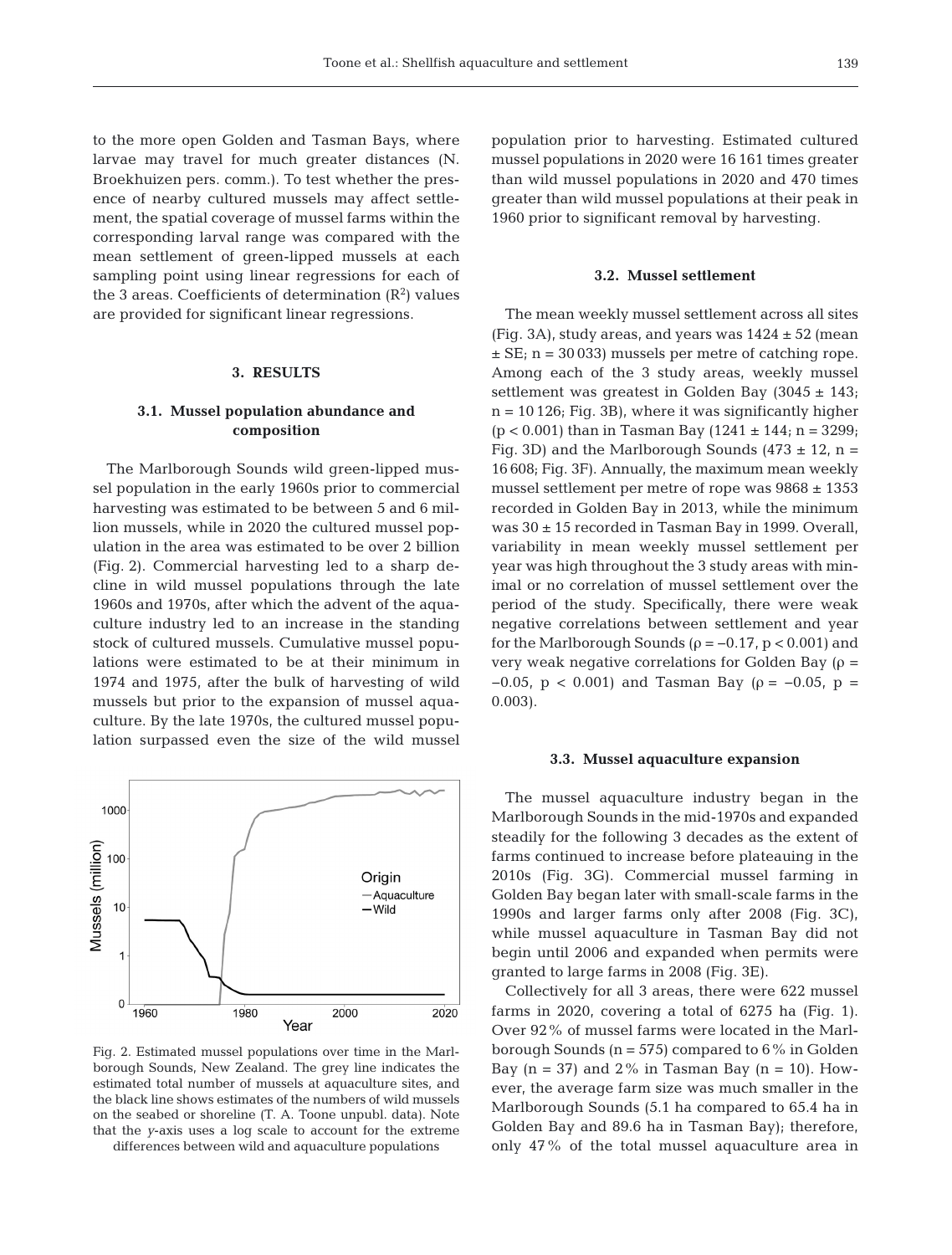

Fig. 3. Mean mussel settlement and total area of active mussel aquaculture in the study region. (A) Settlement monitoring sites (grey circles) in the major areas in the study region. (B,D,F) Mean weekly green-lipped mussel settlement per metre of sampling rope in each area per year. Error bars show SE. (C,E,G) Total area of mussel aquaculture under active permit in each study area per year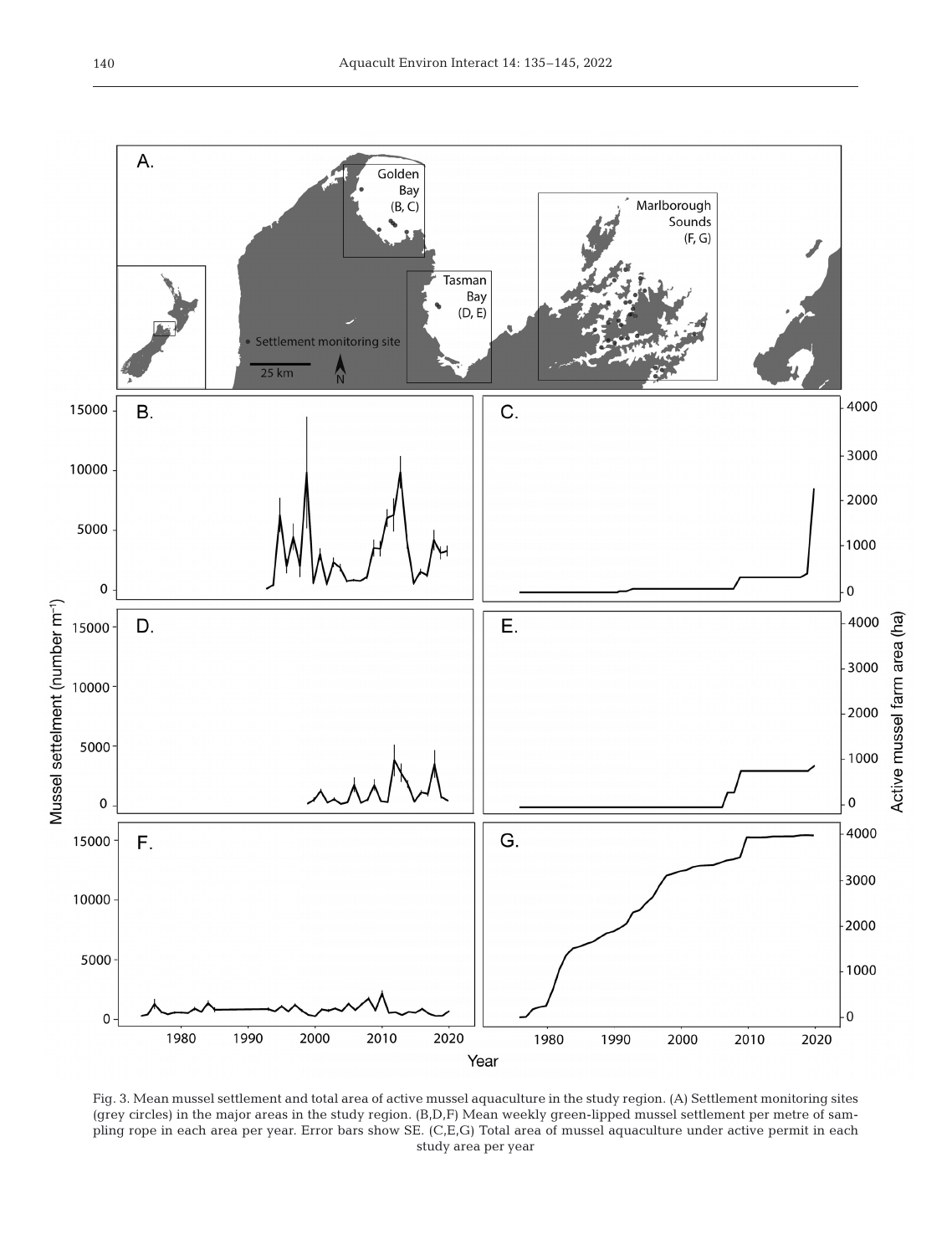

Fig. 4. Mean mussel settlement and corresponding total extent of nearby mussel aquaculture. Mean green-lipped mussel settlement per metre of sampling rope (n = 16 563) from 1974 to 2020 in (A) Golden Bay, (B) Tasman Bay, and (C) the Marlborough Sounds compared with total area of mussel aquaculture within the estimated larval dispersal distance for each study area (25 km of the sampling location for Golden Bay and Tasman Bay or 10 km for the Marlborough Sounds). Error bars show SE

2020 was in the Marlborough Sounds (2958 ha) while 39% was in Golden Bay (2421 ha) and 14% in Tasman Bay (896 ha).

# **3.4. Mussel settlement and aquaculture comparisons**

The Marlborough Sounds contained the greatest area of mussel farms in any given year, but recorded low settlement, statistically similar to the settlement recorded in Tasman Bay (p < 0.001) despite far lower

coverage by mussel farms in Tasman Bay. Conversely, Golden Bay recorded significantly greater mussel settlement than either of the other 2 regions  $(p < 0.001)$  despite only a very recent increase in the extent of mussel aquaculture. On a more granular scale, the highest average settlement rate across all study areas was recorded when there were 2250− 2300 ha of active mussel farms within larval range, resulting in an average catch of  $4730 \pm 737$  mussels per metre of rope, and the lowest settlement was recorded when there were 200−250 ha of mussel farms within larval range resulting in  $176 \pm 21$  mussels per metre of rope (Fig. 4). Overall, there was no significant effect of aquaculture area within larval range on mussel settlement for Golden Bay (p > 0.05) or Tasman Bay ( $p > 0.05$ ) and a significant ( $p = 0.03$ ,  $F =$ 4.55), but ecologically non-existent (adjusted  $\mathbb{R}^2$  = 0.0002), positive effect for the Marlborough Sounds.

# **4. DISCUSSION**

Comparing *in situ* mussel settlement with changes in the extent of mussel aquaculture revealed that the influence of shellfish aquaculture on local settlement was non-existent. Mussel settlement data covering a 47 yr timespan showed, at most, only trivial correlations between settlement and aquaculture expansion in the study region, and no increases commensurate with the estimated 16 000-fold increase in mussel abundance following the dramatic expansion of mussel aquaculture in the 1980s and 1990s. Additionally, there is no clear indication that the cultured mussel population is acting as a significant net consumer of settling larvae because settlement prior to the expansion of mussel aquaculture is generally comparable to post-farming settlement. Furthermore, settlement recorded at sites adjacent to extensive mussel aquaculture was statistically similar to settlement at sites with no adjacent mussel aquaculture.

Previous biophysical modelling and trace elemental fingerprinting indicated that mussel aquaculture in northern New Zealand could provide a source of larvae capable of settling throughout the surrounding environment (Norrie et al. 2020). However, it was not possible in this previous study to distinguish whether the captured settled mussels were sourced from broodstock in aquaculture or wild populations. If production from cultured mussels is contributing to larval supply, as suggested by Norrie et al. (2020), then it would be expected that larval settlement would have increased markedly with the expansion of mussel aquaculture observed in the 3 distinct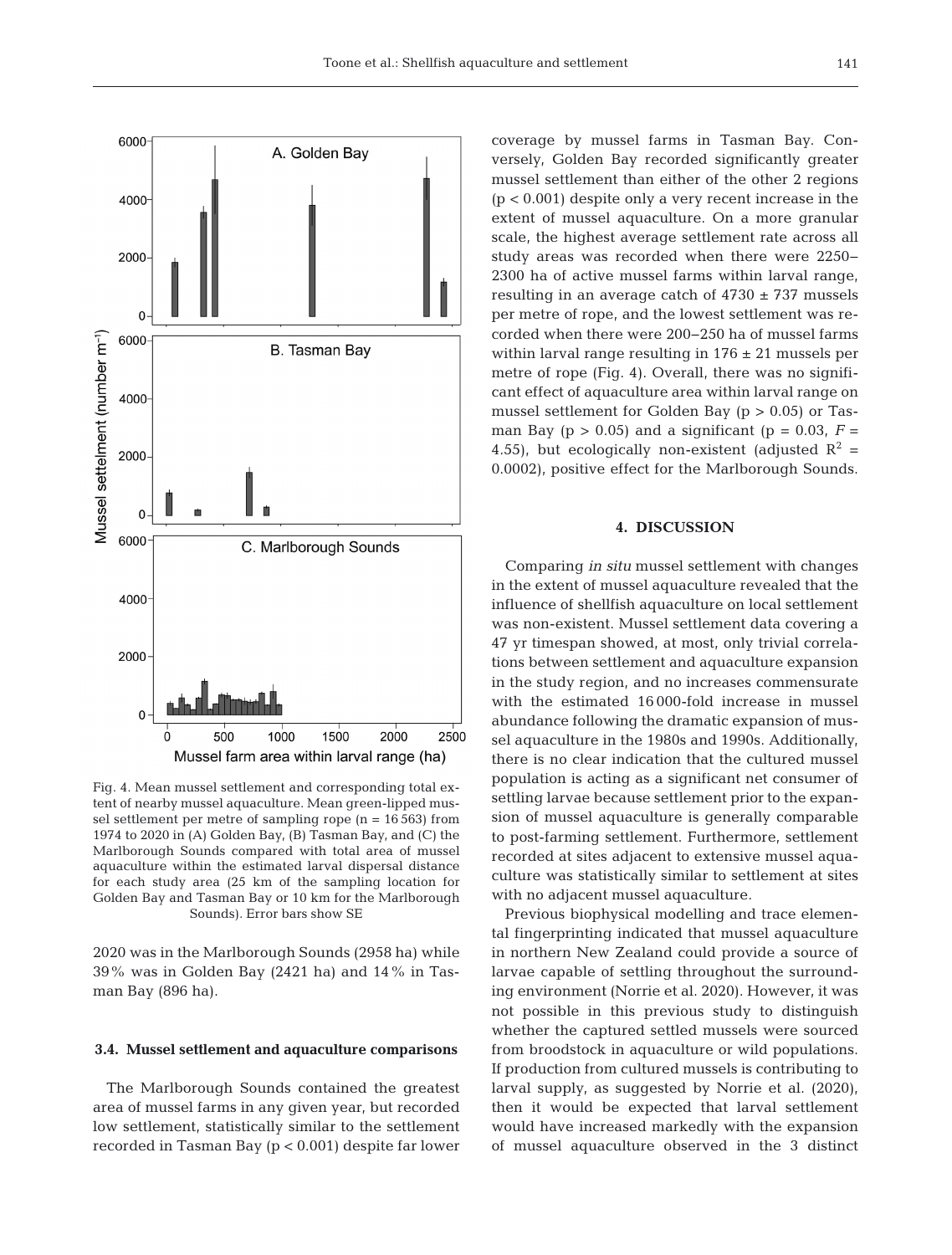areas analysed in this study. This was not the case, as mussel settlement showed no substantive long-term trends for any of the 3 areas examined. This discrepancy confirms the importance of supplementing modelling-based techniques with *in situ* data like the kind used in this study and reflects the inherent difficulties in accurately modelling mussel settlement in complex real-world ecosystems (Gawarkiewicz et al. 2007, Nolasco et al. 2018) as well as the potential disconnects between larval supply and mussel settlement reported elsewhere (Porri et al. 2006, Pineda et al. 2010).

The lack of long-term trend in mussel settlement, despite an overall increase in the total population of mussels by 4 orders of magnitude as a result of aquaculture expansion, could have several possible explanations. For example, green-lipped mussels are known to cannibalize larvae and juveniles, which compose up to 70% of the food particles in wild mussels in northern New Zealand (Alfaro 2006). This cannibalistic diet has not been studied in farmed mussels, but it is possible that the 3-dimensional nature of mussel aquaculture, suspended in the water column, may result in larvae more quickly being consumed by the s urrounding filter-feeding adult mussels to reduce the abundance of settling larvae. Therefore, mussel aquaculture could serve both as a producer and consumer of larvae rather than only one or the other, counterbalancing to produce the minimal net effect in mussel settlement observed in this study. However, there is little evidence of this counterbalancing occurring given the lack of relationship between the scale of mussel settlement in relation to the extent of adjacent mussel aquaculture, as it would be expected that larvae approaching settlement size would be more likely to be consumed in waters adjacent to areas with extensive mussel aquaculture and yet there was no clear decrease in settlement in the vicinity of mussel farms.

Alternatively, aquaculture mussels may contribute substantially to the larval population, but also reduce food availability (Duarte et al. 2008) or otherwise im pact the carrying capacity of the environment (Wijsman et al. 2018), resulting in a net-neutral impact on larval survival and settlement over time. Again, this scenario seems unlikely given the lack of relationship between the scale of settlement in relation to the extent of adjacent mussel aquaculture. Previous studies have demonstrated that reductions in phytoplankton abundance associated with mussel aquaculture are localised in extent (Gall et al. 2003, Pinkerton et al. 2018), suggesting that any effect on larval performance would be in the immediate vicinity of aquaculture. For example, concentrations of plankton were estimated to be reduced by around 8−10% within a few kilometres of a large and concentrated area of mussel aquaculture in northern New Zealand (Broekhuizen et al. 2004, 2005, Stenton-Dozey et al. 2005), which may impact larval success in that same area. However, in the areas analysed for this study, mussel settlement was not found to be reduced within the vicinity of mussel aquaculture, suggesting the impacts of this plankton reduction are not driving settlement rates.

More plausibly, environmental or biological factors may either prevent aquaculture mussels from producing larvae or make them inviable in local conditions. Throughout the 3 study areas, mussel settlement was relatively high even before the arrival of any prominent mussel aquaculture activity, suggesting that the remnant wild mussel populations following overharvesting are capable of sustaining substantial mussel settlement rates. This is further supported by the large reproductive capacity of green-lipped mussels, as a single female can produce up to 100 million eggs in a season (Jenkins 1985). The settlement observed over the past 4 decades, then, may be a result of only small, remnant, wild populations. There are marked differences between wild and cultured mussels that may account for a discrepancy in larval production or survival between the 2 groups. Cultured mussels are typically harvested at around 2 yr of age (Dawber 2004), when they are typically between 90 and 110 mm (Jeffs et al. 1999), have a high meat-to-shell ratio (Hickman & Illingworth 1980), and have not yet spawned for the current season (Dawber 2004). In contrast, wild green-lipped mussels can live for decades, grow to over 200 mm (Jenkins 1985), and have a lower meatto-shell ratio (Hickman & Illingworth 1980).

Since the 1980s, mussel aquaculture in the study region has used large quantities of wild seed mussels transported from northern New Zealand to facilitate aquaculture expansion that was not possible from seeding with the insufficient locally caught wild seed supply (Dawber 2004). Northern mussels come from a different environment (Ren et al. 2019), are genetically distinct from wild mussel populations in the study areas (Gardner et al. 1996, Apte et al. 2003), and have a different breeding periodicity (Alfaro et al. 2001, 2003). One or more of these differences may result in an inability of the cultured mussels derived from imported northern seedstock to effectively contribute to larval supply in this non-natal region. For example, differences in breeding periodicity, such as the extended spawning season for northern mussels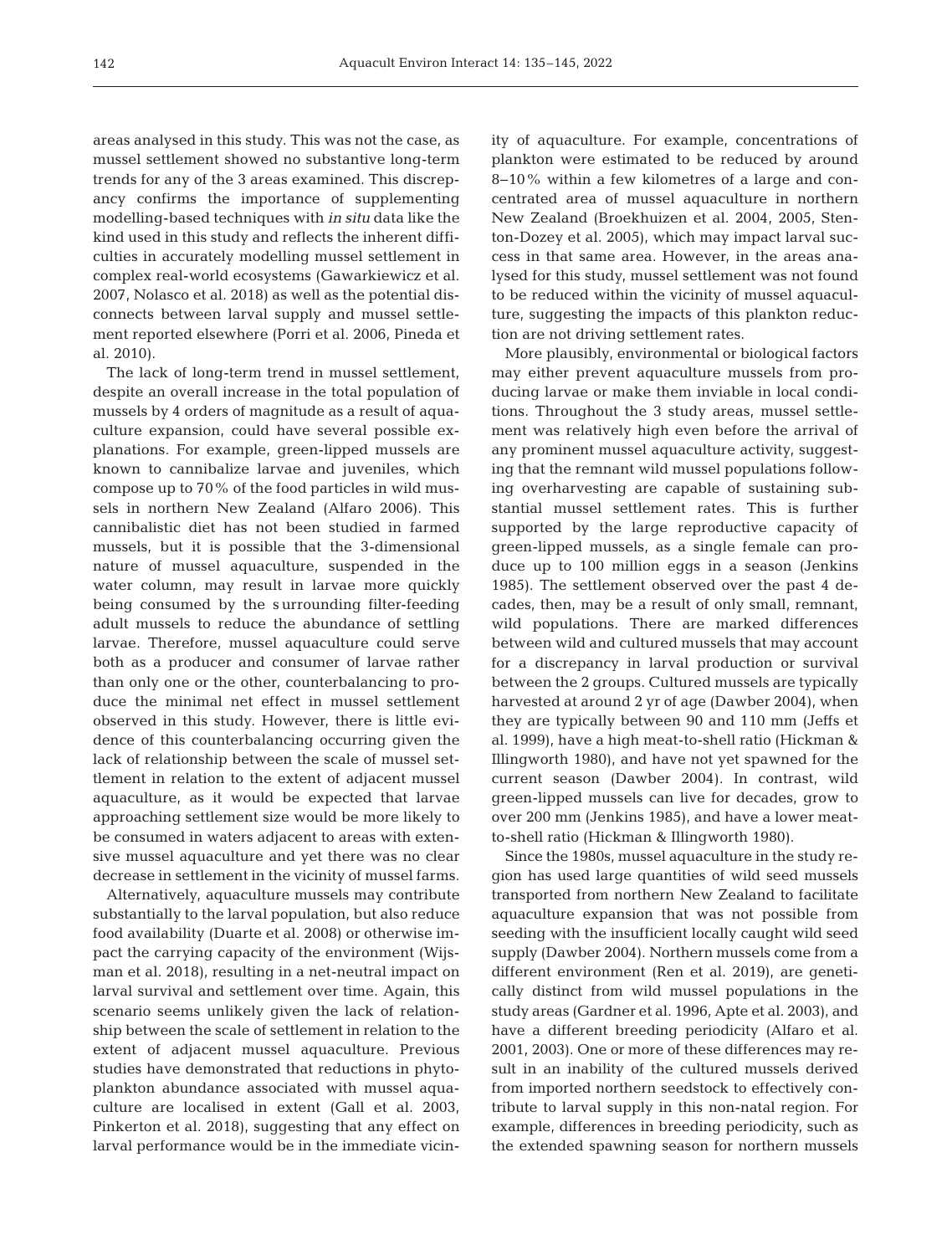compared to southern mussels (Alfaro et al. 2001), may lead to a disconnect with other important environmental parameters like seasonal macroalgae re quired for settlement. Ultimately, identifying the cause of the disconnect between the scale of mussel aquaculture and settlement in this region will rely on fine-scale determination of larval viability and source, which is increasingly possible through high-resolution molecular methods (Kim & Roe 2021).

## **5. CONCLUSIONS**

Both cultured and wild shellfish populations rely on abundant mussel settlement; however, a 16 000-fold increase to local mussel populations as a result of enormous aquaculture growth appears to have had, at most, a trivial impact on mussel settlement at the northern end of New Zealand's South Island. If mussel aquaculture is not contributing significantly to the local mussel settlement as suggested by these data, then it is vital for further research to confirm and recognize the role of existing wild shellfish populations as dominant sources of shellfish settlers even in systems where they are vastly outnumbered. Maintaining and restoring these wild populations not only provides the ecosystem services traditionally associated with shellfish reefs, but may also enhance larval settlement to the benefit of local aquaculture interests. If remnant reefs are still producing a substantial supply of settling larvae, then restoring even relatively small populations has the potential to dramatically increase this same supply. For example, in this study region, mussels are at less than 3% of historical levels in some areas, so restoring just an additional few percentage points of mussels may have outsize impacts on the source population for existing mussel settlers. In turn, enhanced larval settlement may initiate the natural recovery of other extirpated local reefs and support the aquaculture industry that currently relies on seed stock transported from across the country. In light of these findings, both conservation and aquaculture interests would benefit from supporting efforts to restore wild shellfish reefs, and in turn, improve local settlement and the corresponding economic, ecological and environmental benefits.

*Acknowledgements*. This work was made possible with data provided by Larry Paul, the New Zealand Marine Farming Association, Aquaculture New Zealand, Tasman District Council, and Marlborough District Council, and particularly the efforts of Amber McNamara and Malcolm Jacobson. Additionally, we are grateful to Javier Atalah, Natali

Delorme, Paul South, Leo Zamora, Norman Ragg, Niall Broekhuizen, and 2 anonymous reviewers for their insights and support. We also thank The Nature Conservancy and the Te Tau Ihu Fisheries Forum for their support with various aspects of this project.

# LITERATURE CITED

- [Alder A, Jeffs A, Hillman JR \(2021\) Considering the use of](https://doi.org/10.1111/rec.13322)  subadult and juvenile mussels for mussel reef restoration. Restor Ecol 29:e13322
- [Alfaro AC \(2006\) Evidence of cannibalism and bentho-pela](https://doi.org/10.1016/j.jembe.2005.09.002)  gic coupling within the life cycle of the mussel, *Perna canaliculus*. J Exp Mar Biol Ecol 329: 206−217
	- Alfaro AC, Jeffs A (2002) Small-scale mussel settlement patterns within morphologically distinct substrata at Ninety Mile Beach, northern New Zealand. Malacologia 44: 1−15
	- Alfaro AC, Jeffs AG, Hooker SH (2001) Reproductive be havior of the green-lipped mussel, *Perna canaliculus*, in northern New Zealand. Bull Mar Sci 69: 1095−1108
- [Alfaro AC, Jeffs AG, Hooker SH \(2003\) Spatial variability in](https://doi.org/10.1071/MR03007)  reproductive behaviour of green-lipped mussel populations of northern New Zealand. Molluscan Res 23: 223−238
- [Alfaro AC, Copp BR, Appleton DR, Kelly S, Jeffs AG \(2006\)](https://doi.org/10.1007/s10499-005-9041-y)  Chemical cues promote settlement in larvae of the green-lipped mussel, *Perna canaliculus.* Aquacult Int 14: 405−412
- [Apte S, Star B, Gardner JPA \(2003\) A comparison of genetic](https://doi.org/10.1016/S0044-8486(03)00003-6)  diversity between cultured and wild populations, and a test for genetic introgression in the New Zealand greenshell mussel *Perna canaliculus* (Gmelin 1791). Aquaculture 219: 193−220
- [Atalah J, Forrest BM \(2019\) Forecasting mussel settlement](https://doi.org/10.3354/aei00337)  using historical data and boosted regression trees. Aquacult Environ Interact 11: 625−638
	- Bayne BL (ed) (1976) Marine mussels, their ecology and physiology. Cambridge University Press, Cambridge
	- Beck MW, Brumbaugh RD, Airoldi L, Carranza A and others (2009) Shellfish reefs at risk: a global analysis of problems and solutions. The Nature Conservancy, Arlington, VA
- Beck MW, Brumbaugh RD, Airoldi L, Carranza A and others (2011) Oyster reefs at risk and recommendations for conservation, restoration, and management. BioScience 61: 107−116
	- Broekhuizen N, Ren J, Zeldis J, Stevens S (2004) Ecological sustainability assessment for Firth of Thames aquaculture. Auckland Regional Council Tech Publ 253
	- Broekhuizen N, Oldman J, Image K, Gall K, Zeldis J (2005) Verification of plankton depletion models against the Wilson Bay synoptic survey data. Environment Waikato Tech Rep 2005/08
	- Buchanan S, Babcock RC (1997) Primary and secondary settlement by the greenshell mussel *Perna canaliculus.* J Shellfish Res 16: 71−76
- [Camacho AP, Labarta U, Beiras R \(1995\) Growth of mussels](https://doi.org/10.1016/0044-8486(95)01139-0)  *(Mytilus edulis galloprovincialis)* on cultivation rafts: influence of seed source, cultivation site and phytoplankton availability. Aquaculture 138: 349−362
- [Cowen RK, Lwiza KMM, Sponaugle S, Paris CB, Olson DB](https://doi.org/10.1126/science.287.5454.857)  (2000) Connectivity of marine populations: open or closed? Science 287: 857−859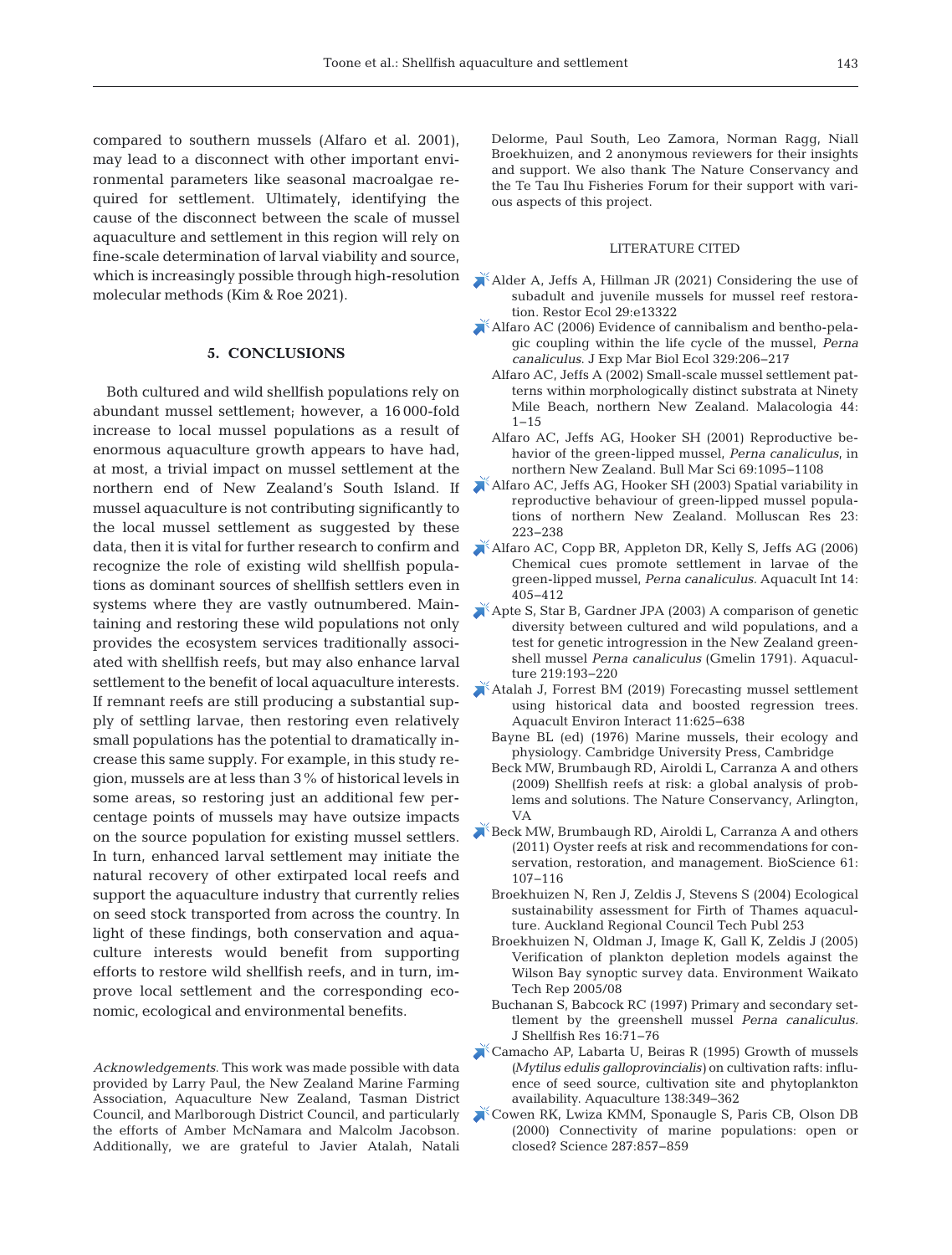- [Davenport J, Smith RJJW, Packer M \(2000\) Mussels](https://doi.org/10.3354/meps198131) *Mytilus*  edulis: significant consumers and destroyers of mesozooplankton. Mar Ecol Prog Ser 198: 131−137
	- Dawber C (2004) Lines in the water: a history of greenshell mussel farming in New Zealand. River Press for NZ Marine Farming Association, Picton
- [Duarte P, Labarta U, Fernández-Reiriz MJ \(2008\) Modelling](https://doi.org/10.1016/j.aquaculture.2007.11.025)  local food depletion effects in mussel rafts of Galician Rias. Aquaculture 274: 300−312
	- FAO (2020) The state of world fisheries and aquaculture 2020. Sustainability in action. FAO, Rome
- [Forrest BM, Creese RG \(2006\) Benthic impacts of intertidal](https://doi.org/10.1007/s10661-006-0359-3)  oyster culture, with consideration of taxonomic sufficiency. Environ Monit Assess 112: 159−176
	- Francis MP, Paul LJ (2013) New Zealand inshore finfish and shellfish commercial landings, 1931−82. New Zealand Fisheries Assess Rep 2013/55. Ministry for Primary Industries, Wellington
- [Galindo HM, Pfeiffer-Herbert AS, McManus MA, Chao Y,](https://doi.org/10.1111/j.1365-294X.2010.04694.x)  Chai F, Palumbi SR (2010) Seascape genetics along a steep cline: using genetic patterns to test predictions of marine larval dispersal. Mol Ecol 19: 3692−3707
	- Gall M, Image K, Zeldis J (2003) An assessment of phytoplankton depletion associated with Area A in the Wilson Bay marine farming zone. NIWA Client Report CHC2003-08. NIWA, Christchurch
- [Gardner JPA, Eyles RF, Pande A \(1996\) Biochemical−](https://doi.org/10.1080/00288330.1996.9516731) genetic variation in a wild and a cultured population of the greenshell mussel, *Perna canaliculus.* NZ J Mar Freshw Res 30: 435−441
- [Gardner JPA, Silva CNS, Norrie CR, Dunphy BJ \(2021\)](https://pubmed.ncbi.nlm.nih.gov/33854121)  Combining genotypic and phenotypic variation in a geospatial framework to identify sources of mussels in northern New Zealand. Sci Rep 11:8196
- [Gawarkiewicz G, Monismith S, Largier J \(2007\) Observing](https://doi.org/10.5670/oceanog.2007.28)  larval transport processes affecting population connectivity: progress and challenges. Oceanography 20:40−53
- [Gomes I, Peteiro LG, Albuquerque R, Nolasco R, Dubert J,](https://doi.org/10.3354/meps11753)  Swearer SE, Queiroga H (2016) Wandering mussels: using natural tags to identify connectivity patterns among marine protected areas. Mar Ecol Prog Ser 552: 159−176
- $\blacktriangleright$  Hickman RW, Illingworth J (1980) Condition cycle of the green-lipped mussel *Perna canaliculus* in New Zealand. Mar Biol 60:27-38
- [Hillman JR, O'Meara TA, Lohrer AM, Thrush SF \(2021\)](https://doi.org/10.1016/j.seares.2021.102099)  Influence of restored mussel reefs on denitrification in marine sediments. J Sea Res 175: 102099
	- Hofmann E, Powell E, Klinck J, Wilson E (1992) Modeling oyster populations III. critical feeding periods, growth. J Shellfish Res 11: 399−416
	- Jeffs AG, Holland RC, Hooker SH, Hayden BJ (1999) Overview and bibliography of research on the greenshell mussel, *Perna canaliculus*, from New Zealand waters. J Shellfish Res 18:347-360
	- Jenkins RJ (1985) Mussel cultivation in the Marlborough Sounds, 2nd edn (revised by Meredyth-Young J, Waugh GD). New Zealand Fishing Industry Board, Wellington
- [Kim KS, Roe KJ \(2021\) Genome-wide SNPs redefines spe](https://pubmed.ncbi.nlm.nih.gov/34031525)cies boundaries and conservation units in the freshwater mussel genus *Cyprogenia* of North America. Sci Rep 11: 10752
- [Lotze HK, Lenihan HS, Bourque BJ, Bradbury RH and oth](https://doi.org/10.1126/science.1128035)ers (2006) Depletion, degradation, and recovery potential of estuaries and coastal seas. Science 312: 1806−1809
- [Marshall DA, Moore SC, Sutor M, La Peyre JF, La Peyre MK](https://doi.org/10.1111/rec.13225)  (2020) Using reproductive potential to assess oyster population sustainability. Restor Ecol 28: 1621−1632
- [Meadows PS, Meadows A, West FJC, Shand PS, Shaikh MA](https://doi.org/10.1144/GSL.SP.1998.139.01.26)  (1998) Mussels and mussel beds *(Mytilus edulis)* as stabilizers of sedimentary environments in the intertidal zone. Geol Soc Lond Spec Publ 139:331-347
- [Nascimento-Schulze JC, Bean TP, Houston RD, Santos EM,](https://doi.org/10.1111/raq.12568)  Sanders MB, Lewis C, Ellis RP (2021) Optimizing hatchery practices for genetic improvement of marine bivalves. Rev Aquacult 13:2289-2304
	- Newell RIE (2004) Ecosystem influences of natural and cultivated populations of suspension-feeding bivalve molluscs: a review. J Shellfish Res 23:51-61
- [Nolasco R, Gomes I, Peteiro L, Albuquerque R and others](https://doi.org/10.1038/s41598-018-19833-w)  (2018) Independent estimates of marine population connectivity are more concordant when accounting for uncertainties in larval origins. Sci Rep 8:2641
- [Norrie C, Dunphy B, Roughan M, Weppe S, Lundquist C](https://doi.org/10.3354/aei00363)  (2020) Spill-over from aquaculture may provide a larval subsidy for the restoration of mussel reefs. Aquacult Environ Interact 12: 231−249
	- Paul LJ (2012) A history of the Firth of Thames dredge fishery for mussels:use and abuse of a coastal resource. New Zealand Aquatic Environment and Biodiversity Report No. 94. Ministry of Agriculture and Forestry, Wellington
- [Pineda J, Porri F, Starczak V, Blythe J \(2010\) Causes of](https://doi.org/10.1016/j.jembe.2010.04.008)  decoupling between larval supply and settlement and consequences for understanding recruitment and population connectivity. J Exp Mar Biol Ecol 392:9−21
- [Pinkerton M, Gall M, Wood S, Zeldis J \(2018\) Measuring](https://doi.org/10.3354/aei00288)  the effects of bivalve mariculture on water quality in northern New Zealand using 15 years of MODIS-Aqua satellite observations. Aquacult Environ Interact 10: 529−545
- [Porri F, McQuaid CD, Radloff S \(2006\) Spatio-temporal vari](https://doi.org/10.3354/meps315141)ability of larval abundance and settlement of *Perna*  perna: differential delivery of mussels. Mar Ecol Prog Ser 315: 141−150
	- R Core Team (2021) R: a language and environment for statistical computing. R Foundation for Statistical Computing, Vienna
- [Ren JS, Fox SP, Howard-Williams C, Zhang J, Schiel DR](https://doi.org/10.1016/j.aquaculture.2019.03.011)  (2019) Effects of stock origin and environment on growth and reproduction of the green-lipped mussel *Perna canaliculus.* Aquaculture 505: 502−509
- [Ricardo F, Génio L, Costa Leal M, Albuquerque R, Queiroga](https://pubmed.ncbi.nlm.nih.gov/26149418)  H, Rosa R, Calado R (2015) Trace element fingerprinting of cockle *(Cerastoderma edule)* shells can reveal harvesting location in adjacent areas. Sci Rep 5: 11932
- [Ridlon AD, Wasson K, Waters T, Adams J and others \(2021\)](https://doi.org/10.1371/journal.pone.0252810)  Conservation aquaculture as a tool for imperiled marine species: evaluation of opportunities and risks for Olympia oysters, *Ostrea lurida.* PLOS ONE16: e0252810
- [Schulte DM, Burke RP, Lipcius RN \(2009\) Unprecedented](https://doi.org/10.1126/science.1176516)  restoration of a native oyster metapopulation. Science 325: 1124−1128
- [Sea MA, Thrush SF, Hillman JR \(2021\) Environmental pre](https://doi.org/10.3354/meps13727)dictors of sediment denitrification rates within restored green-lipped mussel *Perna canaliculus* beds. Mar Ecol Prog Ser 667:1-13
- [Skelton BM, Jeffs AG \(2020\) The importance of physical char](https://doi.org/10.1016/j.aquaculture.2020.735054)acteristics of settlement substrate to the retention and fine-scale movements of *Perna canaliculus* spat in suspended longline aquaculture. Aquaculture 521:735054